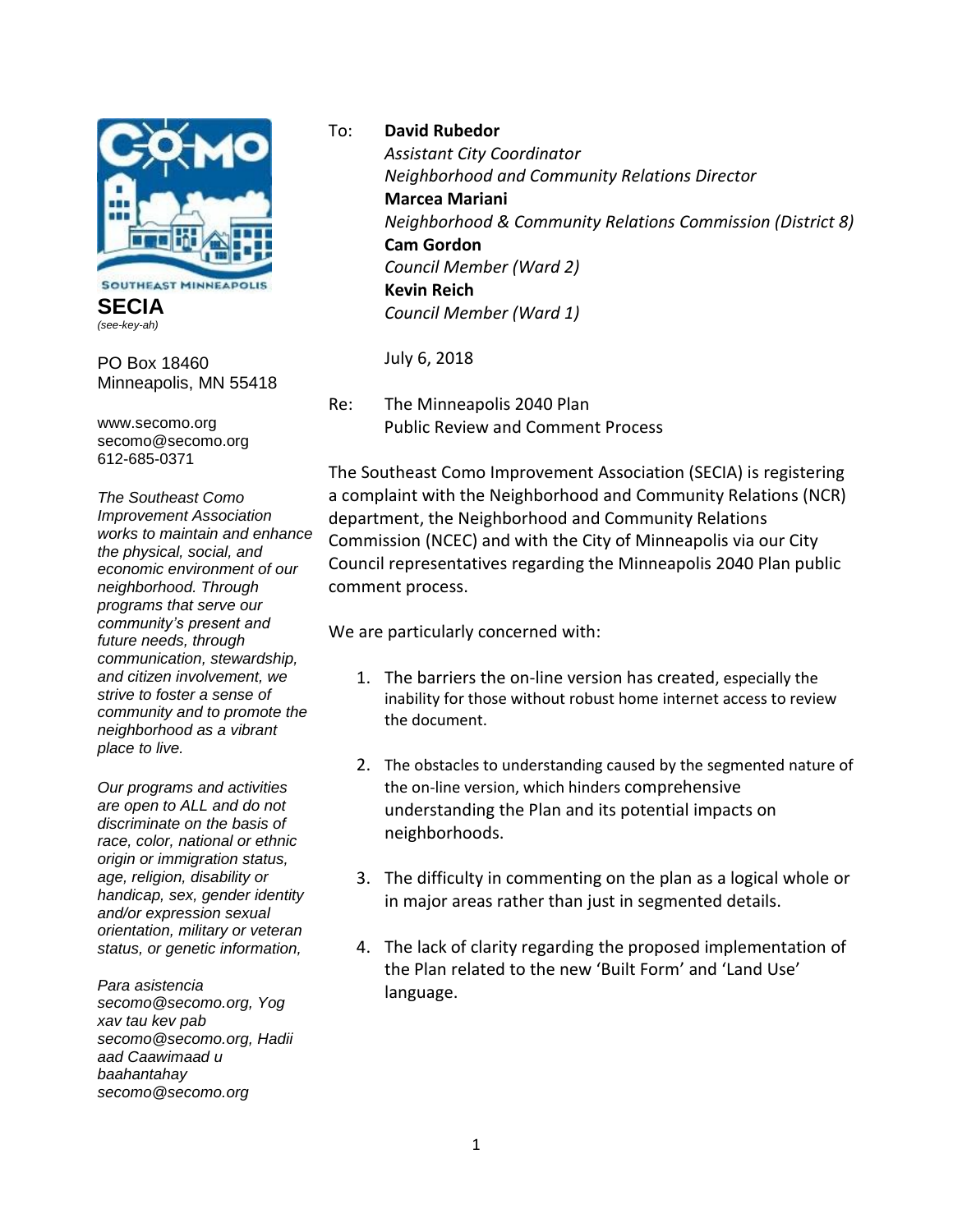## **The City of Minneapolis includes the following language in its vision statement:**

- We work by…
	- **Engaging the community -** All have a voice and are heard
	- **Building public trust -** All have access to services and information. We work in an open, ethical and transparent manner.
	- **Collaborating -** We work better together as one team. We are a valued partner in the community.

# **In establishing the Neighborhood and Community Relations (NCR) department, the City Council adopted the following Core Principals of Community Engagement:**

- 1. **Right to be involved** Public participation is based on the belief that those who are affected by a decision have a right to be involved in the decision-making process.
- 2. **Contribution will be thoughtfully considered** Public participation includes the promise that the public's contribution will be thoughtfully considered.
- 3. **Recognize the needs of all** Public participation promotes sustainable decisions by recognizing and communicating the needs and interests of all participants, including decisionmakers.
- 4. **Seek out involvement** Public participation seeks out and facilitates the involvement of those potentially affected by or interested in a decision.
- 5. **Participants design participation** Public participation seeks input from participants in designing how they participate.
- 6. **Adequate information** Public participation provides participants with the information they need to participate in a meaningful way.
- 7. **Known effect of participation** Public participation communicates to participants how their input affected the decision.

*Copyright IAP2. All rights reserved. Adopted by Minneapolis City Council, December 2007*

# **The Minneapolis Comprehensive Planning process is the most important work that the City undertakes each decade**.

Yet the process itself violates the Minneapolis Vision and the Core Principals of Community Engagement in numerous ways. The current draft of the Minneapolis 2040 Plan includes proposed language that will have implications beyond any prior Comprehensive Plan including virtually – or actually – rewriting the Minneapolis Zoning Code. This plan will have deep and far-reaching effects on individuals, properties and whole communities.

Many still do not even know about the Plan. Even those that participated in the public open houses never saw preliminary indications of the policies developed for this document. The City went from simple yes/no presentation boards (do you want more green spaces, more affordable housing, better pedestrian ways, etc.) to a fully realized city-planning document without any discussions - or brainstorming with constituents - in between.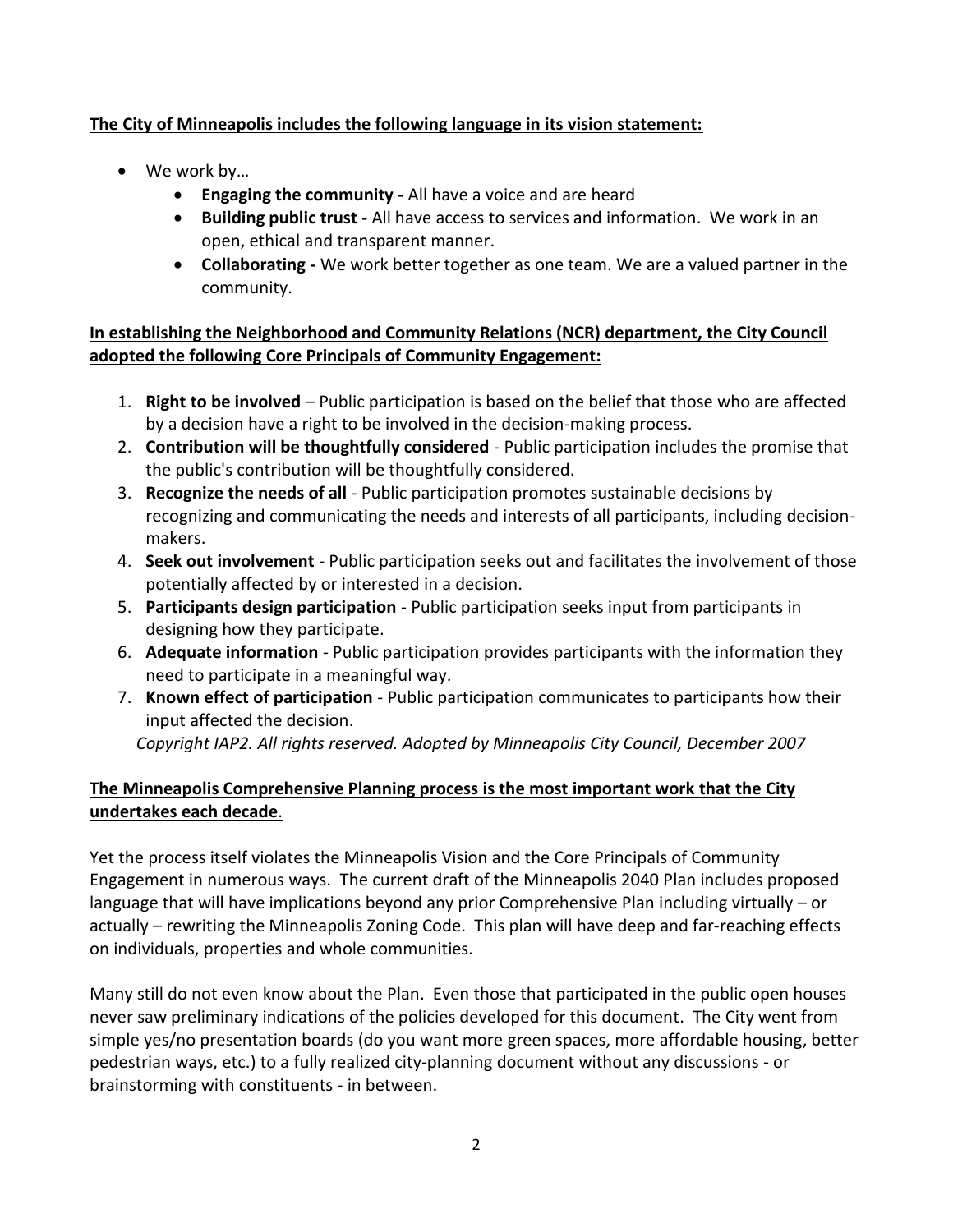### **Collaborating - We work better together as one team. We are a valued partner in the community.**

Minneapolis posts these words as part of its vision statement. Unfortunately, the comprehensive plan process follows Minneapolis' traditional insistence that the public's role through stages 1-4 of the plan development only includes "whether the public agrees with the plan's proposed major themes and if participants see themselves in the direction the plan is heading". Only then ending in stage 5 where we (the affected parties) finally get to "inform the final plan through a thoughtful review process" [a.k.a. public comment period]. So reaching stage 5 with little true community dialogue, the Plan landed fully formed in the public realm late March 2018. (Stages defined by the Minneapolis 2040 Engagement Roadmap)

### **Building public trust - All have access to services and information. We work in an open, ethical and transparent manner.**

Almost immediately, there were many issues identified with the format of the Plan and with the online version being the only existing option for review. Constituents found that the structural layout of the on-line version along with Minneapolis' insistence on only the one method for accessing the plan were barriers in and of themselves to clarity and understanding. As long as the physical tools engender confusion and raise questions, there can be no ethical or transparent participation.

In this complaint, we will focus on a few key issues that negatively affect the public's ability to 'inform the final plan". This is a critical issue since this will be the only time we actually get to review predetermined (not discussed) strategies.

(1) When the Minneapolis 2040 Plan went live for public comments, (March 22, 2018), the only way to review the plan was on-line through a multi-layered, non-linear and fairly hard to understand web site. The site relies heavily on large graphics, requires many clicks to move around the layers and a lot of scrolling which make the screens slow to navigate. This is especially true for many with poorer connections or are having to use public access points. Many of the City's residents do not have high-speed internet access thus making using a graphic intensive multi-page on-line tool even harder. It can be frustratingly slow.

For those who do not have any access from home, they have become second-class citizens. They need to make enough time to go to a public access point (e.g. library) read and review on-line. As this is complicated, that means they would need to find many days to work on the review.

From the very beginning, constituents requested a paper or PDF version for those who cannot use or understand the on-line version. Some people are simply more comfortable with reading the plan in a more typical format. As recently as May 31 at a forum hosted by Council Member Gordon, the question was raised about when a paper version would be available and the response was that it was still in the works. Then sometime in June, Minneapolis quietly posted a PDF version via a small link in the upper corner of the Minneapolis 2040 home page. Even with finally posting a PDF, the lack of communication and outreach around this new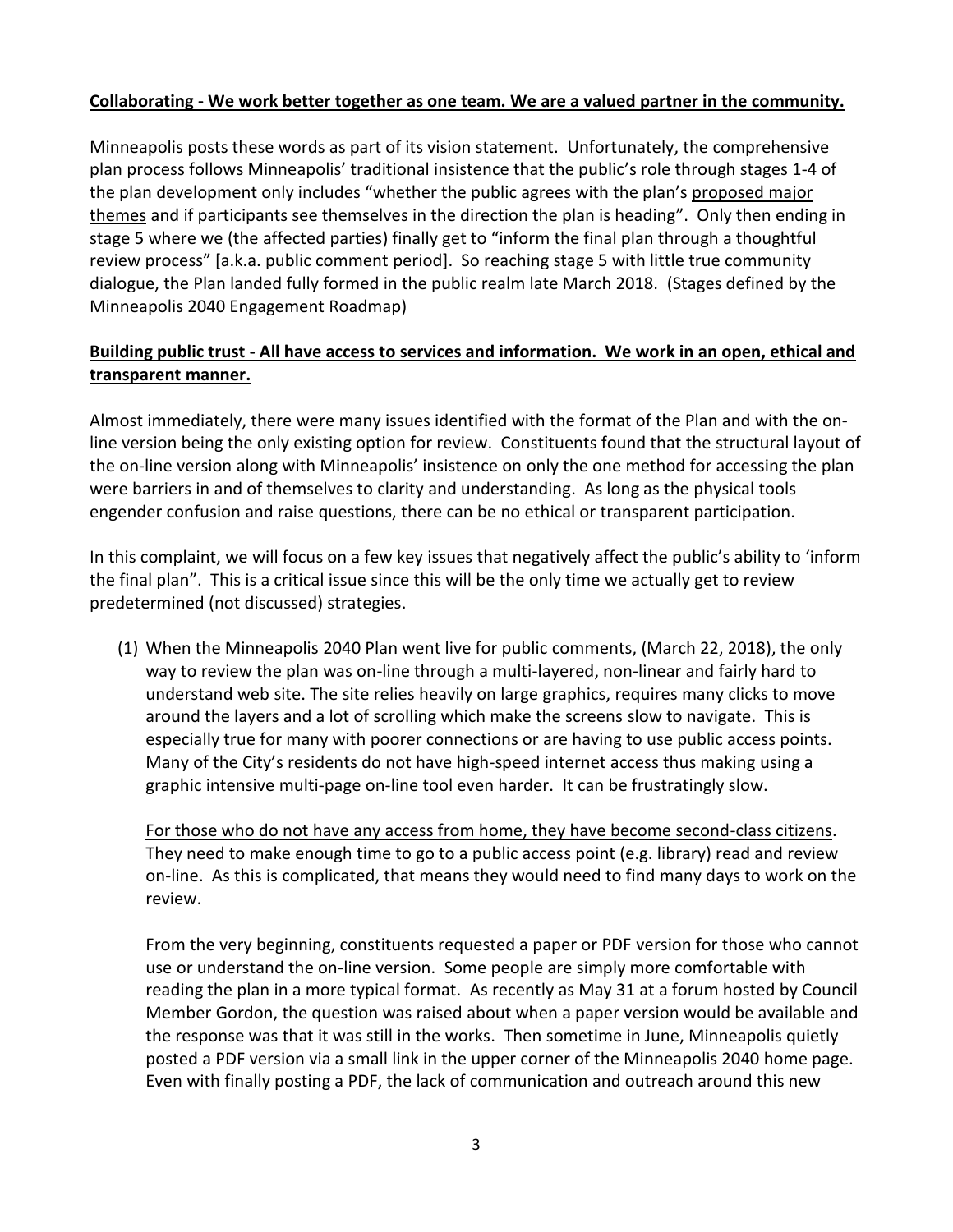option along with no extension in the public comment window, still means that those without robust at home on-line access have been excluded from this process.

- (2) We are finding that even for experienced computer users with high speed access, navigating the Plan and trying to figure out the linkages and potential effects between all the scattered pieces has been very hard. The layout does not read easily as an interconnected whole. We in the neighborhoods understand that everything interacts and one part will affect another. This Plan seems deliberately designed to mask that interconnectedness. You have to constantly move around and try to connect the pieces yourself to build a picture of what this Plan might actually mean upon implantation. The unintended consequences in this Plan are scary, buried deep, have not been properly assessed and need more time to review and discuss.
- (3) There is no place to see 'what will this mean for my neighborhood'. From the perspective of constituents, every issue is local yet this Plan seems to disregard the individuality of neighborhoods. The proposed changes will affect each neighborhood differently depending on where the community is located, its population, its issues and its economics.

The one-size-fits-all quality or the Plan and lack of assessments addressing unique aspects of each community make it difficult to review the Plan from a neighborhood perspective. In addition, neighborhood approved Small Area Plans are not clearly incorporated. The review process has come down to individuals trying to read a policy over here, jumping around to relate it to the language found in the Land Use and Built Forms section, looping back to the current zoning and then comparing to our recently approved Small Area Plan.

- (4) While ignoring that we are a city of unique neighborhoods in the Plan language, the city still expects every neighborhood to provide the outreach and information needed for our residents to participate in the process. This includes helping them understand what this could mean for them and how they can get involved. Yet community representatives are struggling with understanding this plan and its implications. That should be of concern to anyone interested in full participation and transparency.
- (5) The ability to leave comments seems fragmented and in many cases focused too heavily on single details. While having a comment possibility at the end of each policy is fine, but many commenters will want to address larger concerns (e.g. the impacts of the overall housing policies, concerns with not honoring neighborhood identity, the conflicting sections regarding automobiles and parking, etc.). It has been reported that if people send in (email, mail) comments, they are being summarized and entered into the on-line comment sections. If this is true, this is eliminating an individual's right to full participation. If writing a full response and emailing is not going to be treated at the same level as a comment on an individual policy, that is a concern.
- (6) Perhaps the most critical issue is the lack of understanding of how this plan will be implemented. In the prior Comprehensive Plan update, the language of the Plan stayed within traditional zoning code. It was therefore easier to interpret and easier to understand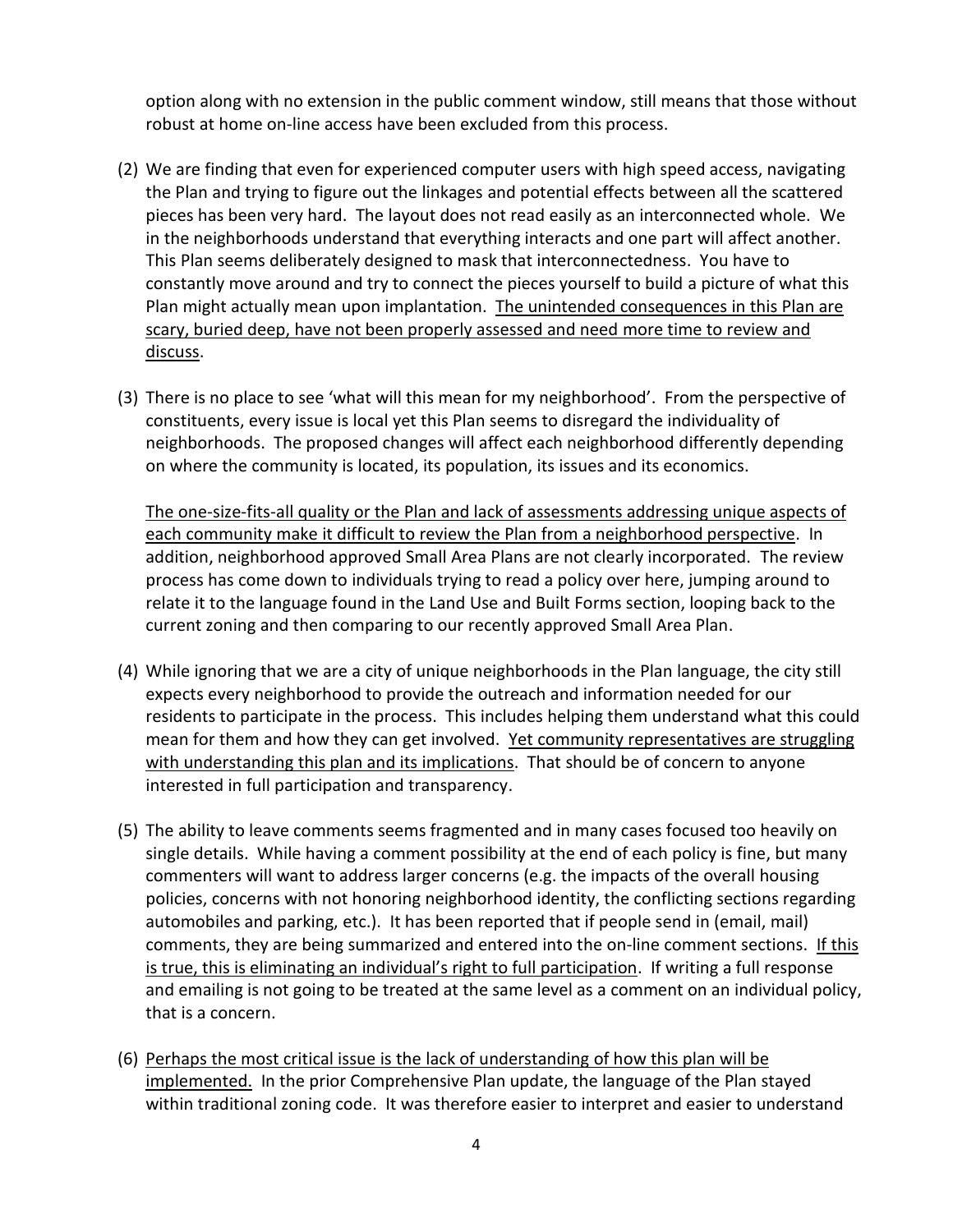its future effects. In the current draft, the City has introduced completely new language related to land management (Land Use) and property development (Built Forms) that do not directly linked to the old zoning language.

Will this Plan:

- Only 'inform' individual property development decisions while leaving the existing zoning codes in place – thereby opening the door to the potential of a massive amount of 'spot rezoning'?
- Allow developers to argue for increased density for individual projects even if not specifically indicated in the Plan - as the overall plan vision is rapid, privately developed growth?
- Be used to rapidly 'up-zone' a massive number of private properties under the existing zoning code (without owner's permission) using the new maps and new Land Use and Built Form language by mapping proposed usages back to the 'best' fit under the existing zoning code. This potentially opens many properties to development options under the existing zoning code without even the small possible benefits that might be available with the Built Form restrictions.
- Be used to rewrite the Minneapolis Zoning Code using the new language and new concepts?

By not having the implementation strategy clearing defined as part of the Plan's review process, the City is having a dishonest dialogue with its constituents. Depending on the model of implementation, these are three completely different discussions.

### **We are proposing as resolutions to our concerns the following.**

- **Participants design participation** Public participation seeks input from participants in designing how they participate.
	- (A) There are some tools that could have been built into the on-line version that would have helped with the on-line review, but realistically, it is probably too late to make any needed changes. With the PDF finally posted, that helps with some of the accessibility concerns, but the effect of this has already been significant disenfranchisement for much of the public comment window.

The remediation for this would be to extend the public comment window by the same number of days that the PDF was not available and to aggressively advertise the availability of the PDF. In addition, printed versions should be sent to logical outlets – libraries, parks, agencies, neighborhood organizations, etc. - who could make them available for public review.

 **Adequate information** - Public participation provides participants with the information they need to participate in a meaningful way.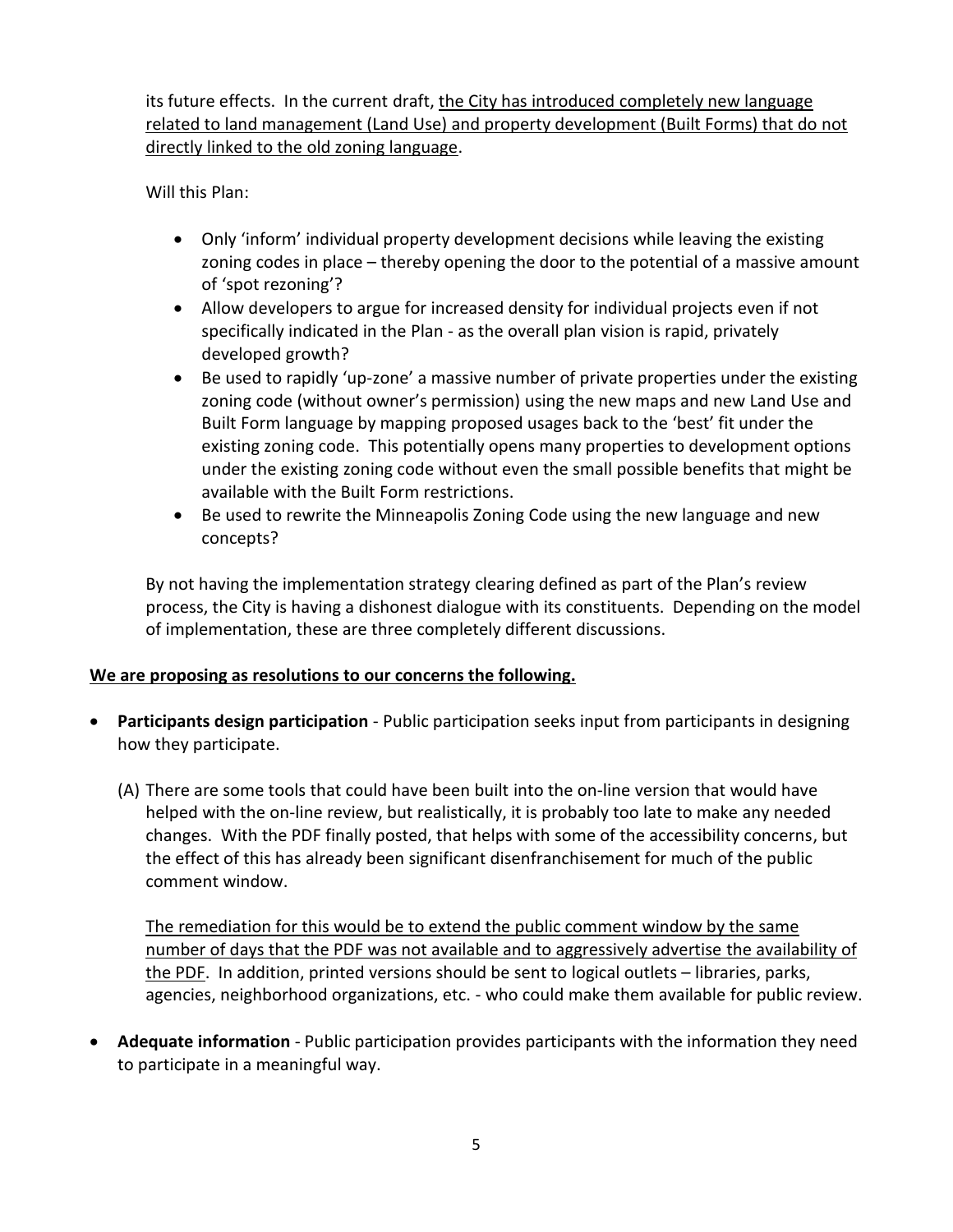(B) Honor neighborhood's role in communicating the Plan to their residents by developing neighborhood 'profile' pages. These would be a synopsis of what policies directly affect the designated community. They should include a three-part comparison of the neighborhood's current zoning map and definitions, their small-area plan map and definitions and the proposed Land Use and Built Form map with definitions so the changes are clear and transparent.

Items to include in the synopsis: basics demographic statistics so communities have information on their current residential housing and business status, current population, income, diversity make-up, agencies, schools, parks, and other relevant information. Any other information on park/green-space versus current population, parking/transportation studies, density indicators, employment options, pollution issues or other items relevant to the holistic livability of a community.

- **Contribution will be thoughtfully considered** Public participation includes the promise that the public's contribution will be thoughtfully considered.
	- (C) Incorporate additional ways to add comments not only at the policy level but also at the Topic Level or the level of the full Plan that does not get summarized by a third party. Guarantee comments sent via other means than the on-line comment boxes are fully incorporated.
- **Seek out involvement** Public participation seeks out and facilitates the involvement of those potentially affected by or interested in a decision.
	- (D) With the high possibility of unintended consequences and the difficulty of reviewers to link the various elements of the plan, it is incumbent on the city to provide venues for reviewers to discuss and clarify questions. The city needs to host targeted question and answer sessions.
- **Known effect of participation** Public participation communicates to participants how their input affected the decision.
	- (E) Before continuing, the implementation proposal for the Plan must be clearly defined and should be its own topic for public debate. If the Plan is going to be used to rewrite the Minneapolis Zoning Code, then logically this is the draft for new the zoning code. By not being clear, it becomes a backdoor way to rewrite the Minneapolis Zoning Code without being upfront and fair to the public.

### **Engaging the community** - **All have a voice and are heard**

This is such a major undertaking that we must reiterate that the difficulties with this review process warrant extending the public comment window along with the implementation of the above recommendations. The city must work to assure as many people as possible; (1) understand the plan and it implications, (2) have an opportunity to have questions addressed and (3) have comments that will be heard.